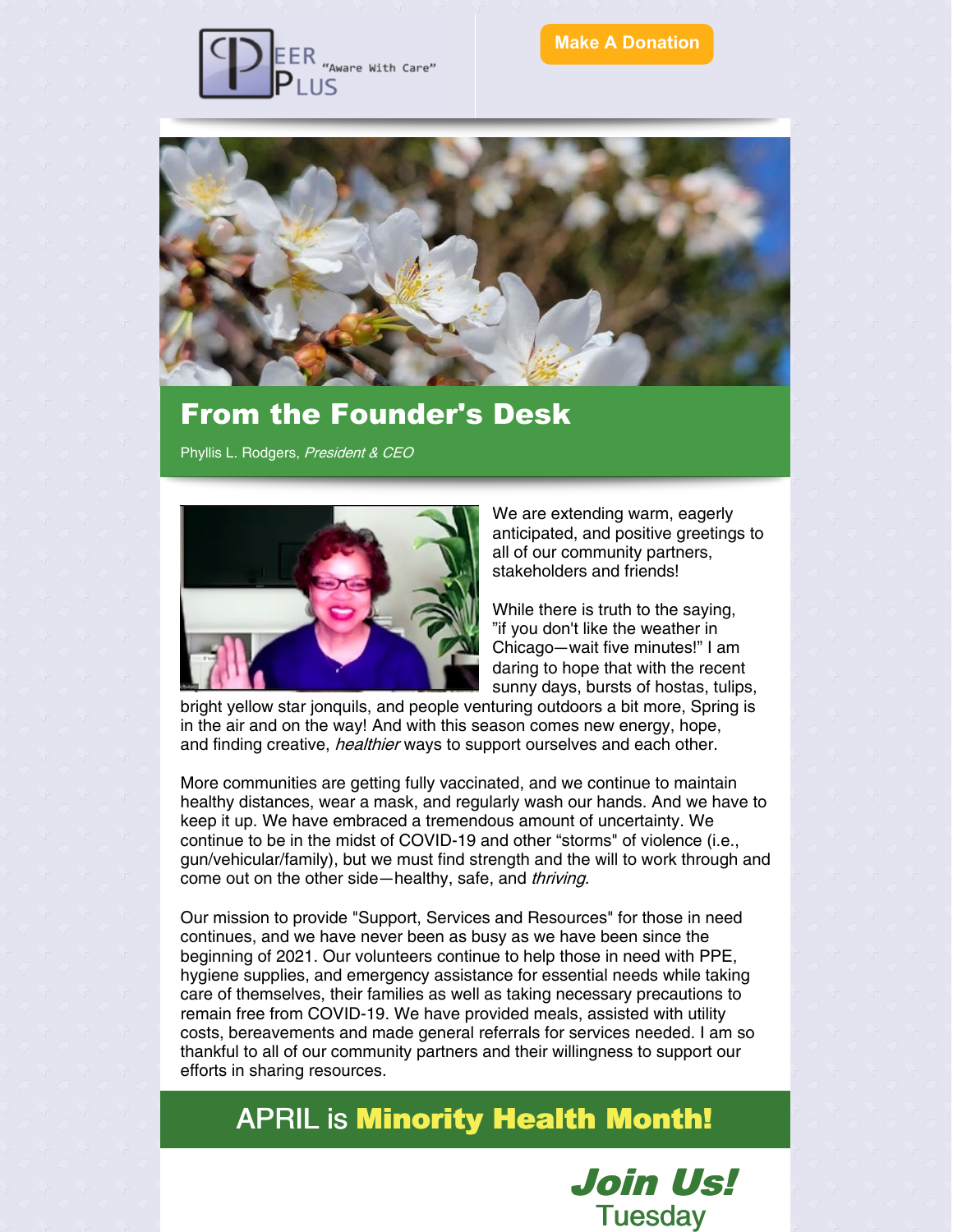

## April 20, 2021 **7 PM Central Time**

Click [HERE](https://northwestern.zoom.us/meeting/register/tJYkd-mrqjkjE9GewMBK4_liLTwE5r7XHenX) to register!

# Meet Our New Board Members

We are pleased to announce new Board Members Peggy Riggins and Nanette Snowden. Both women have a wealth of information and experience as it relates to health and well-being. Their full profiles are posted on the Peer Plus website at [www.peerpluscares.org/board-members](https://www.peerpluscares.org/board-members).



PEGGY RIGGINS is a registered pharmacist, author of You Taking Care of You, a health and lifestyle strategist and Founder of "She Heals." She received her degree from the St. Louis College of Pharmacy in 1985. She was a pharmacist for Walgreens Company for 29 years and at Mt. Sinai hospital for 14 years.



NANETTE SNOWDEN is a retired medical microbiology professional and teacher with more than 30 years of experience. She received her BS in Medical Laboratory Science, from Indiana University, and her Masters in Public Health, Epidemiology, from the University of Michigan.



### COMING! April 15th 4:30-6:30 pm (EDT)

Peer Plus will once again participate as a virtual exhibitor with Boston-based CISCRP. The purpose of this event "Aware for All / Northeast" is to educate the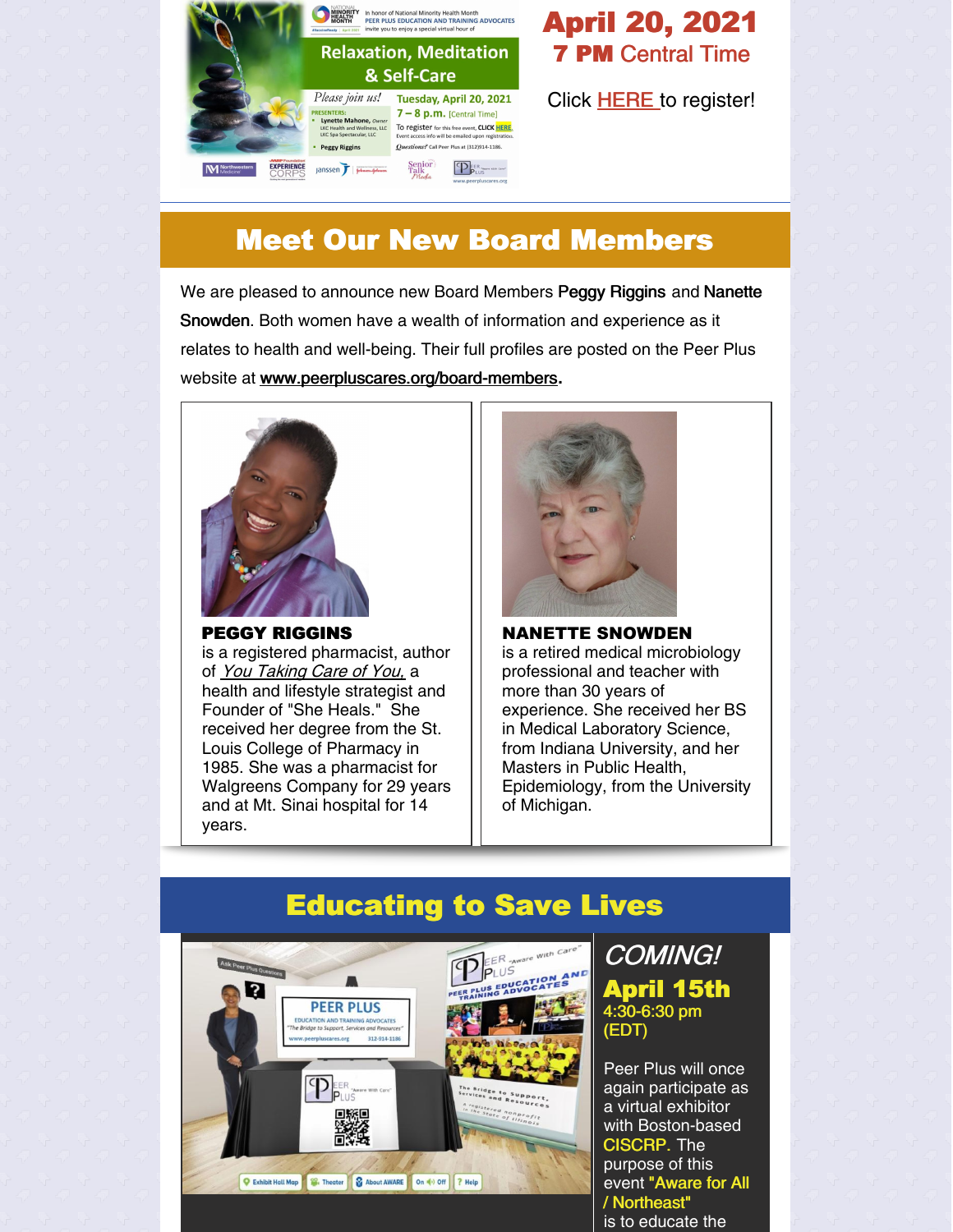

# Words of Appreciation

"A family reached out that was in need of assistance in the loss of their loved one. They had funds to cover most funeral costs, however, they were in need of obituaries. I reached out to Peer Plus and under their bereavement fund, we were able to bless this family during their time of loss by providing obituaries. When I dropped off the items, the mother said, 'Thank you all for having <sup>a</sup> heart to serve others.'

"In the midst of people adjusting back from the impact of COVID-19, there were <sup>a</sup> few families in the Altgeld Gardens community who needed <sup>a</sup> little support to get through <sup>a</sup> couple of months. I reached out to Peer Plus, and they were able to provide grocery and personal care items for three families. Peer Plus has truly been <sup>a</sup> blessing in the work that I do in the community."

—Dr. Lolita Cleveland [March 2021]

# 2021 Calendar

### Save these Dates\*

Thursday, April 15 Join us at 4:30PM EDT [3:30 PM Central] for "Aware for ALL--Northeast" to learn more about minority participation in clinical trials and research. Click [HERE](https://bit.ly/3dfHVe7) to register!

Tuesday, April 20 Join us at 7 p.m. for an evening of "RELAXATION, MEDITATION & SELF CARE" in honor of National Minority Health Month. Click **[HERE](https://northwestern.zoom.us/meeting/register/tJYkd-mrqjkjE9GewMBK4_liLTwE5r7XHenX)** to register!

Thursday, June 3 A virtual event in honor of NATIONAL CANCER SURVIVORS DAY [TBD] The actual date for NCSD is Sunday June 6th.

Saturday, June 19 NATIONAL BLACK FAMILY CANCER AWARENESS WEEK (June 17-30). This tentative event will be in partnership with the U.S. FDA/Oncology Center of Excellence. #BlackFamCan. For details, visit: <https://www.fda.gov/about-fda/oncology-center-excellence/project-community>

October NATIONAL BREAST CANCER AWARENESS MONTH [TBD]

Friday, November 5 PEER PLUS ANNUAL FUNDRAISER GALA [TBD] \*Dates are tentative and subject to change.

Virtual Events in 2021/Q1